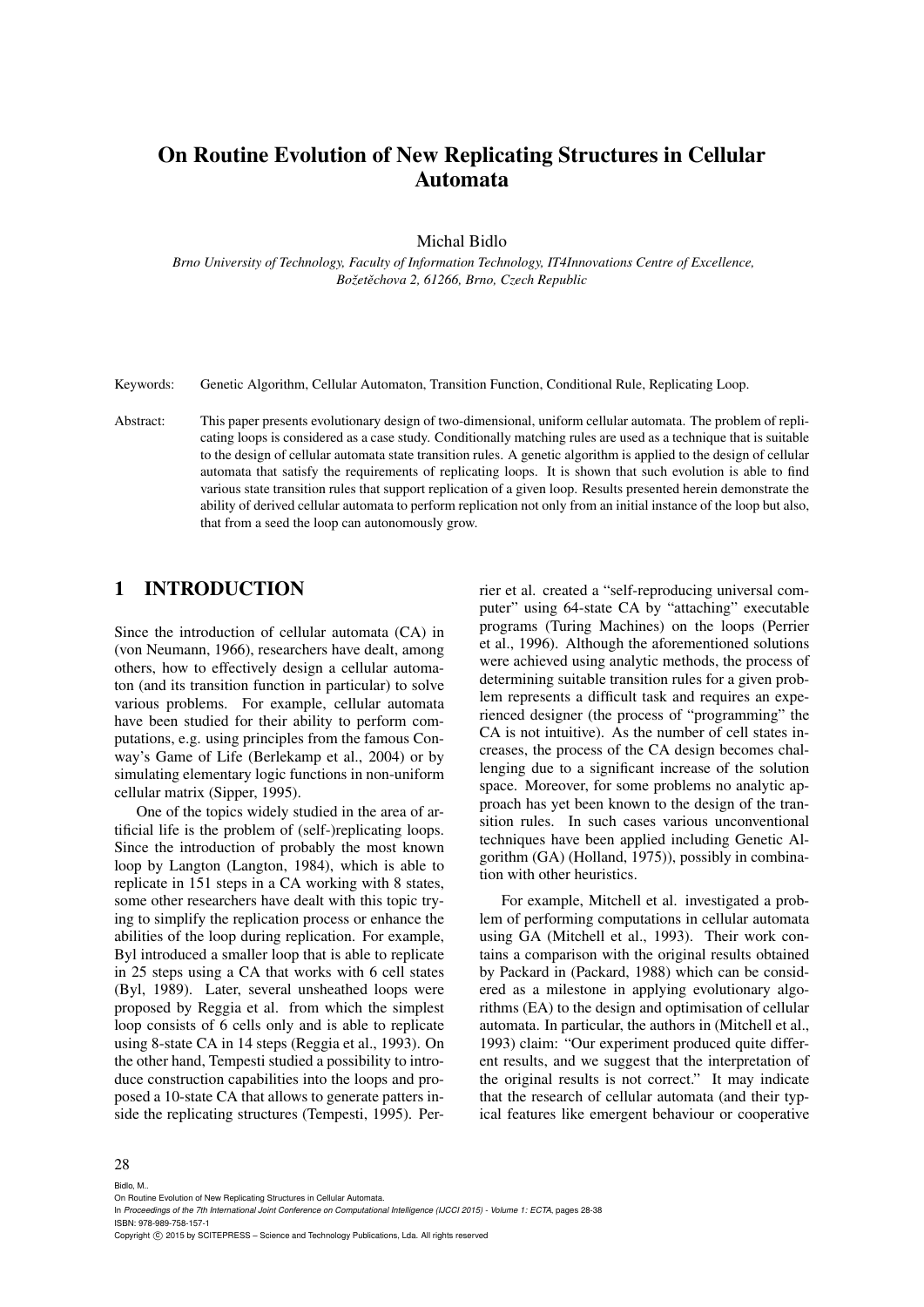cell signalling by means of local rules) using various computing techniques can provide valuable information for advanced studies and applications in this area. Note that Mitchell et al. considered binary (i.e. 2 state) 1D cellular automata only which represent a fundamental concept for advanced models. Sipper proposed a technique called Cellular Programming (a spatially distributed and locally interacting GA) that allows for the automatic design of non-uniform CA that are well suited to various problems (Sipper, 1997). Sapin et al. introduced a GA-based approach to the design of gliders and glider guns in 2D cellular automata (Sapin and Bull, 2008)(Sapin et al., 2010). It was shown that a spontaneous emergence of glider guns in CA can occur with a significant number of new gun-based and glider structures discovered by EA. The aim of the glider research was to construct a system for collision-based computationally universal cellular automata that are able to simulate Turing machines (Sapin and Bull, 2008). In recent years, several solutions emerged that aim to optimize the CA design by introducing various evolution-based and softcomputing techniques in combination with suitable representations of the transition functions. For example, Elmenreich et al. proposed an original technique for the calculation of the transition function using neural networks (NN) (Elmenreich and Fehérvári, 2011). The goal was to train the NN by means of Evolutionary Programming (Fogel et al., 1966) in order to develop self-organising structures in the CA. Conditionally Matching Rules (CMR) are a representation of the transition rules, and were introduced, together with some early results related to binary CA, in (Bidlo and Vasicek, 2013) and (Bidlo, 2014).

Whilst the most of the aforementioned studies considered binary CA (i.e. those working with two cell states only), that may be suitable for straightforward hardware implementations (e.g. Sipper's Firefly machine (Sipper et al., 1997)), multi-state CA can provide a more efficient way for the representation and processing of the information thanks to the ability of the cells to work with more than two states. This feature is important for studying complex systems that are in most cases described by integer (or real-valued) variables. In addition, the introduction of more than two states per cell in the CA may allow to reduce the resources needed to solve a given problem (e.g. the size of the cellular array or dimension of the automaton). For example, Yunès studied computational universality in multi-state one-dimensional cellular automata (Yunès, 2010). A technique for the construction of computing systems in 2D CA was demonstrated by Stefano and Navarra in (Stefano and Navarra, 2012) using rules of a simple game called

Scintillae working with 6 cell states. Their approach allows to design components (building blocks) for the construction of bigger systems, e.g. on the basis of gate-level circuits.

The goal of this paper is to demonstrate an ability of the CMR approach to automatically design transition rules for CA that support replication of given structures in uniform, multi-state 2D array. A genetic algorithm will be applied in order to discover suitable transition rules that perform replication of the given loop-like structure according to the designer's specification. It will be shown that novel replication scenarios can be found in CA that can copy the given loop not only from its initial instance but also, from a seed the loop can autonomously grow.

## 2 FUNDAMENTALS OF CELLULAR AUTOMATA

The original concept of cellular automaton introduced in (von Neumann, 1966), that will be considered in this paper, assumes a 2D matrix of cells, each of which at a given moment acquires a state from a finite set of states. The development of the CA is performed synchronously in discrete iterations (time steps) by updating the cell states according to local transition functions of the cells. Uniform cellular automata will be investigated in which the local transition function is identical for all cells and hence it can be considered as a transition function of the CA. The next state of each cell depends on the combination of states in its neighbourhood. In this paper von Neumann neighbourhood will be assumed that includes a given (*C*entral) cell to be updated and its immediate neighbours in the *N*orth, *S*outh, *E*ast and *W*est direction (i.e. it is a case of a 5-cell neighbourhood).

Since the CA behaviour can practically be evaluated in the cellular array of a finite size, boundary conditions need to be specified in order to correctly determine cell states at the edge of the array. In this paper, cyclic boundary conditions will be implemented which means that cells at an edge of the CA are "connected" to the appropriate cells on the opposite edge (i.e. these cells are considered as neighbours) in each dimension. In case of the 2D CA the shape of such cellular array can be viewed as a toroid.

The transition function is usually defined as a mapping that for all possible combinations of states in the cellular neighbourhood determines a new state. This mapping can be represented as a set of rules of the form  $N_t$   $W_t$   $C_t$   $E_t$   $S_t$   $\rightarrow$   $C_{t+1}$  where  $N_t$ ,  $W_t$ ,  $C_t$ ,  $E_t$  and  $S_t$  denote cell states in the defined neighbourhood at a time *t* and  $C_{t+1}$  is the new state of the cell to be up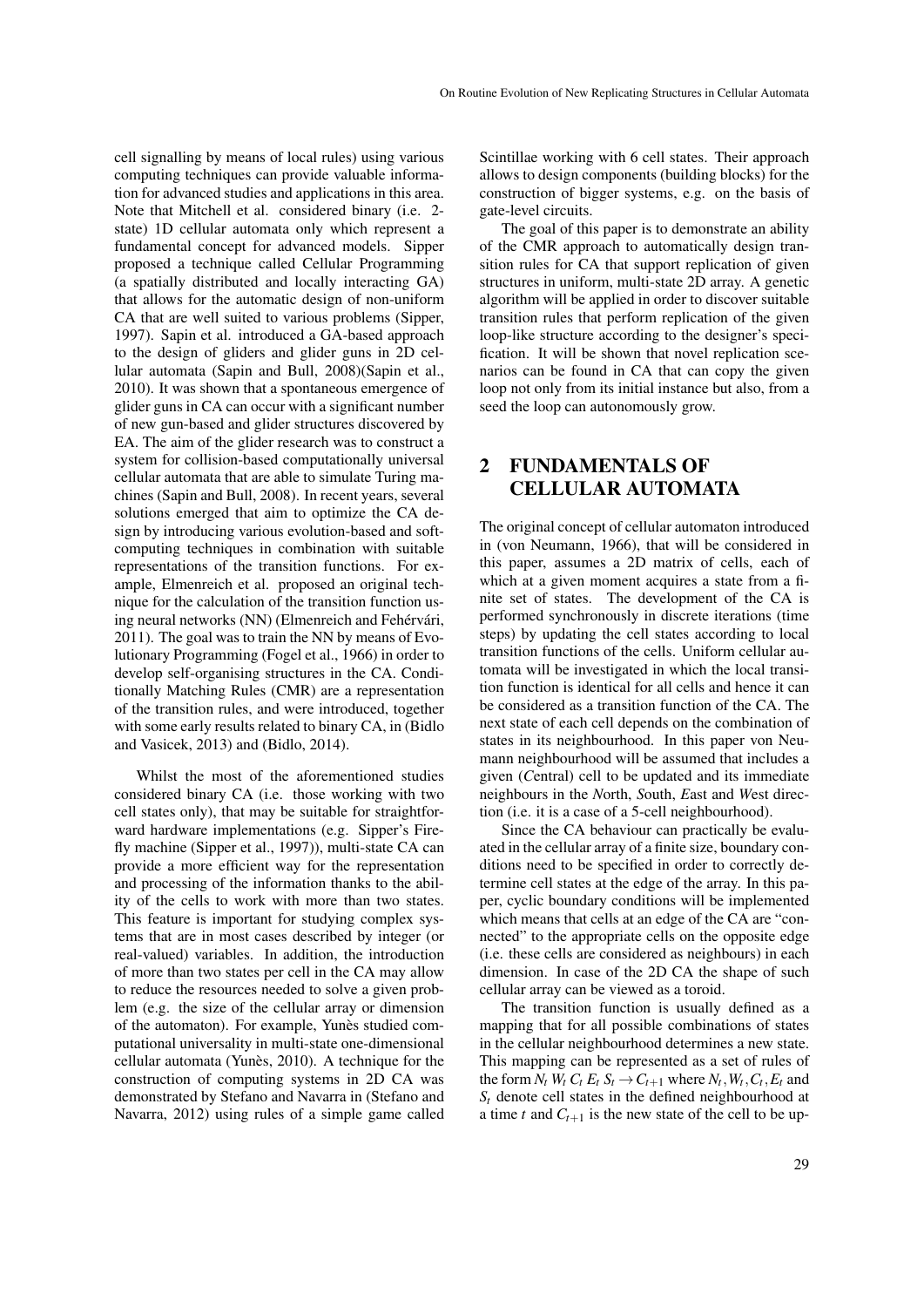dated. It means that for every possible combination of states  $N_t$   $W_t$   $C_t$   $E_t$   $S_t$  a new state  $C_{t+1}$  needs to be specified. However, if the number of cell states increases, the number of possible transition rules grows significantly which is inconvenient for efficient CA design. Of course, not all transition rules need to be specified explicitly but the problem is how to choose the rules which modify the central cell in the neighbourhood. Therefore, an advanced representation of the transition rules was proposed and denominated as Conditionally Matching Rules (Bidlo and Vasicek, 2013). Conditionally matching rules allows us to reduce the size of representation of the transition functions especially with respect to the evolutionary design of cellular automata.

## 3 CONDITIONALLY MATCHING RULES

The concept of conditionally matching rules showed as a very promising technique in comparison with the conventional (table-based) approach considering various experiments with binary cellular automata (e.g. pattern development task (Bidlo and Vasicek, 2013) or binary multiplication in 2D CA (Bidlo, 2014)). In this paper, evolutionary design of the CMR-based representation will be investigated in order to design cellular automata with up to 10 cell states that support replication of a given structure.

A conditionally matching rule represents a generalised rule of a transition function for determining a new cell state. Whilst the common approach specifies a new state for every given combination of states in the cellular neighbourhood, the CMR-based approach allows to encode a wider range of combinations into a single rule. A CMR is composed of two parts: a condition part and a new state. The number of items (size) of the condition part corresponds to the number of cells in the cellular neighbourhood. Let us define a condition item as an ordered pair consisting of a condition function and a state value. The condition function is typically expressed as a function whose result can be interpreted as either true or false. The condition function evaluates the state value in the condition item with respect to the state of the appropriate cell in the cellular neighbourhood. In particular, each item of the condition part is associated with a cell in the neighbourhood with respect to which the condition is evaluated. If the result of such evaluation is true, then the condition item is said to match with the state of the appropriate cell in the neighbourhood. In order to determine a new cell state according to a given CMR, all its condition items must match (in such case the

CMR is said to match).

The following condition functions will be considered: ==  $0, \neq 0, \leq, \geq$ . Note that this condition set represents a result of our long-term experimentation and experience with the CMR approach and will be used for all the experiments in this paper. The condition  $== 0$ , respective  $\neq 0$ , evaluates whether the corresponding cell state is equal to 0 (i.e. a "dead" state), respective whether it is different from state 0. Note that the state value of the condition item for  $== 0$ and  $\neq 0$  is considered implicitly within the condition itself. The conditions  $\leq$  and  $\geq$  represent relational operators "less or equal" and "greater or equal" respectively for which the state value of the condition item must be explicitly specified.

Figure 1 shows an example of conditionally matching rules defined for a 2D CA with the 5-cell neighbourhood together with the illustration of cells the condition items are related to. CMR (A) is a matching CMR since all the conditions of its condition part are evaluated as true with respect to the sample neighbourhood shown in the left part of Fig. 1. On the other hand, CMR (B) does not match because the second condition item  $!=$  2 evaluates as false with respect to the west cell that possesses state 2. Similarly, the third condition  $== 0$  of CMR (B) is not true as the central cell is in state 2.



Figure 1: Example of a conditionally matching rule specified for 5-cell neighbourhood. The value of the new state is written in bold. (A) example of a matching CMR, (B) example of a CMR that does not match – the second and third condition is evaluated as false.

A CMR-based transition function can be specified as a finite (ordered) sequence of conditionally matching rules. The following algorithm will be applied to determine a new state of a cell. The CMRs are evaluated sequentially one by one. The first matching CMR in the sequence is used to determine the new state. If no of the CMRs matches, then the cell keeps its current state. These conventions for evaluating and applying the CMRs ensure that the process of calculating the new state is deterministic (it is assumed that the condition functions are deterministic too). Therefore, it is possible to convert the CMR-based transition function to a corresponding table-based repre-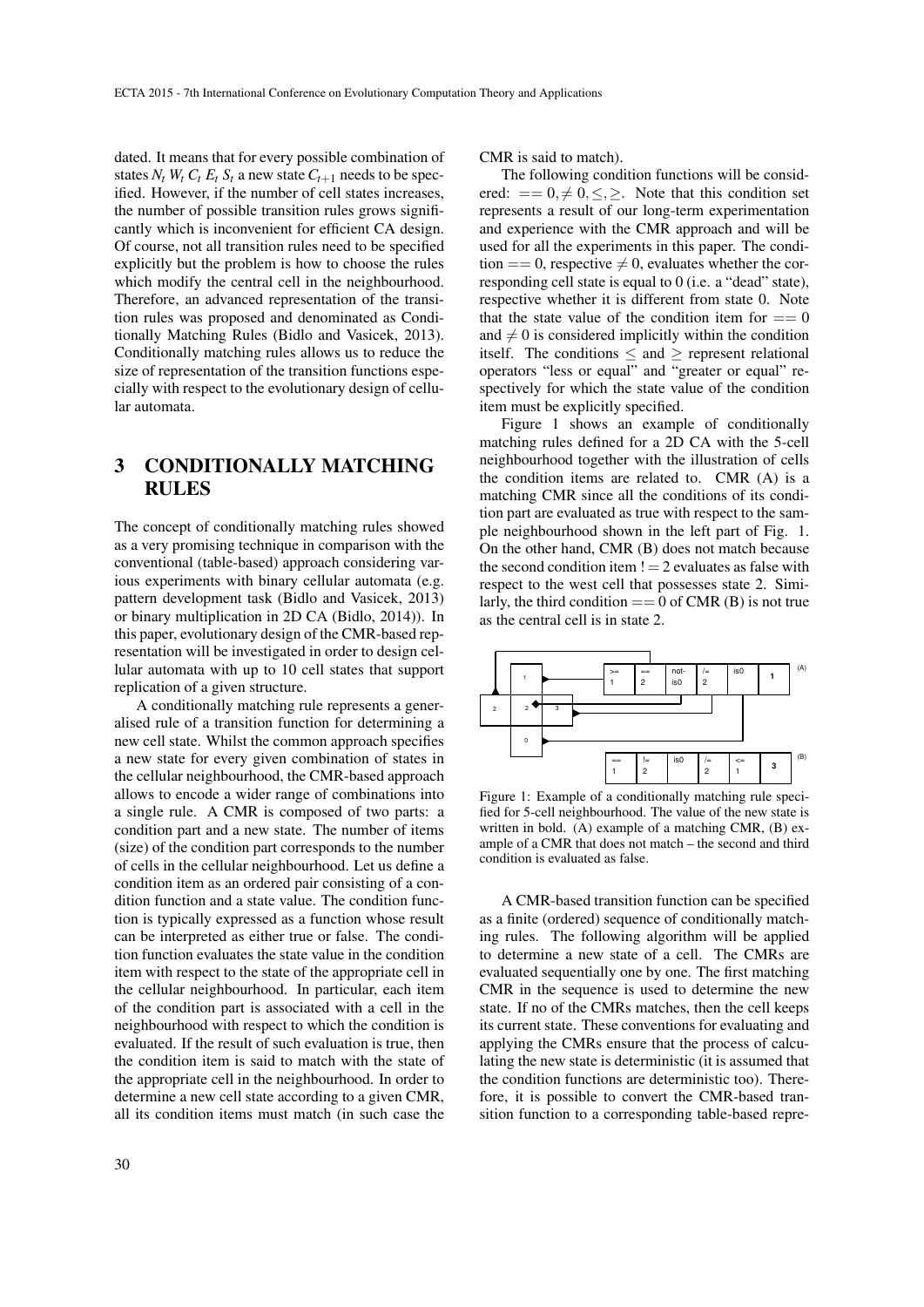| CMR 1                                                                                                                                                                                                                                                                                                                                                                                                                                                                                          | CMR 2 | . | CMR n |
|------------------------------------------------------------------------------------------------------------------------------------------------------------------------------------------------------------------------------------------------------------------------------------------------------------------------------------------------------------------------------------------------------------------------------------------------------------------------------------------------|-------|---|-------|
| $\boxed{\phantom{a} \text{cn} \text{ sn} \mid \text{cw} \text{ sw} \mid \text{cc} \text{ sc} \mid \text{ce} \text{ se} \mid \text{cs} \text{ ss} \mid \text{ns} \mid \text{cn} \text{ sn} \mid \text{cw} \text{ sw} \mid \text{cc} \text{ sc} \mid \text{ce} \text{ se} \mid \text{cs} \text{ ss} \mid \text{ns} \mid \text{cn} \text{ sn} \mid  \mid \text{ns} \mid \text{cn} \text{ sw} \mid \text{cc} \text{ se} \mid \text{cw} \mid \text{sn} \mid \text{nc} \mid \text{nc} \mid \text{nc$ |       |   |       |

Figure 2: Structure of a chromosome for genetic algorithm encoding a CMR-based transition function. *cx* denote a condition for the cell at position  $x$  in the neighbourhood,  $sx$  represents the state value to be investigated using the appropriate condition with respect to the state of cell at position *x*, *ns* specifies the next state for a given CMR. All the conditions and state values are represented by integer numbers.

sentation which preserves the fundamental concept of cellular automata. Moreover, every condition set that includes relation  $==$  allows to formulate transition rules for specific combinations of states if needed (by specifying  $==$  for all condition items of the CMR).

In order to obtain the conventional (table-based) representation of the transition rules from an evolved CMR-based solution, the following algorithm is applied using the same CA that was considered during evolution. Let  $C_t$  and  $C_{t+1}$  denote states of a cell in two successive steps of the CA at time *t* and  $t + 1$  respectively. A transition rule of the form  $N_t$   $W_t$   $C_t$   $E_t$   $S_t$   $\rightarrow$   $C_{t+1}$  is generated for the combination of states in the cellular neighbourhood if  $C_t \neq C_{t+1}$ . This process is performed after each step and for each cell until the CA reaches a stable or periodic state. The set of rules obtained from this process represents the corresponding conventional prescription of the transition function. Note that only the rules that modify the cell state are generated, all the other rules are implicitly considered to preserve the current state.

## 4 EVOLUTIONARY SYSTEM **SETUP**

A genetic algorithm is utilized for the evolution of CMR-based transition functions in order to achieve the given behaviour in cellular automata. Each chromosome of the GA represents a candidate transition function encoded as a finite sequence of CMRs. The chromosome is implemented as a vector of integers in which the condition items and next states of the CMRs are encoded. Note that the population consists of chromosomes of a uniform length (given by the number of CMRs) which is specified as a parameter for a specific experiment. The structure of a chromosome is depicted in Figure 2.

The population of the GA consists of 8 chromosomes that are initialised randomly at the beginning of the evolutionary process. In each generation, four individuals are selected randomly from the current population, the best one of which is considered as a parent. In order to generate an offspring, the parent undergoes a process of mutation as follows. A random integer *M* in range from 0 to 2 is generated. Then *M* random positions in the parent chromosome are selected. The offspring is created by replacing the original integers at these positions by new valid randomly generated values. If *M* equals 0, then no mutation is performed and the offspring is identical to the parent. The process of selection and mutation is repeated until the entire new population is created. Crossover is not applied because no benefit of this operator was observed during the initial experiments. Note that the same GA has successfully been applied since the introduction of CMRs in various case studies (Bidlo and Vasicek, 2013)(Bidlo, 2014). Although no optimal (evolutionary) approach has yet been known for uniform CA, our experiments indicate that smallpopulation EA (i.e. less than 10 individuals) with a simple mutation operator may represent a suitable class of algorithms to obtain working solutions with a reasonable success rate and computational effort. However, the detailed analysis and wider comparison of different techniques is not a subject of this paper.

For each experiment, the GA is executed for 4 millions of generations. If no correct solution is found within this limit, the evolution is terminated. The evaluation of the chromosomes (i.e. the fitness function) and details regarding various experimental settings are described in the next section.

#### 5 EXPERIMENTAL RESULTS

This section summarises statistics of the performed evolutionary experiments and presents some results



Figure 3: Structure of the replicating loop and cellular automaton of the size that was evaluated in the evolutionary experiments: (a) the initial CA state containing the loop to be replicated, (b) the target state specifying the replica arrangement.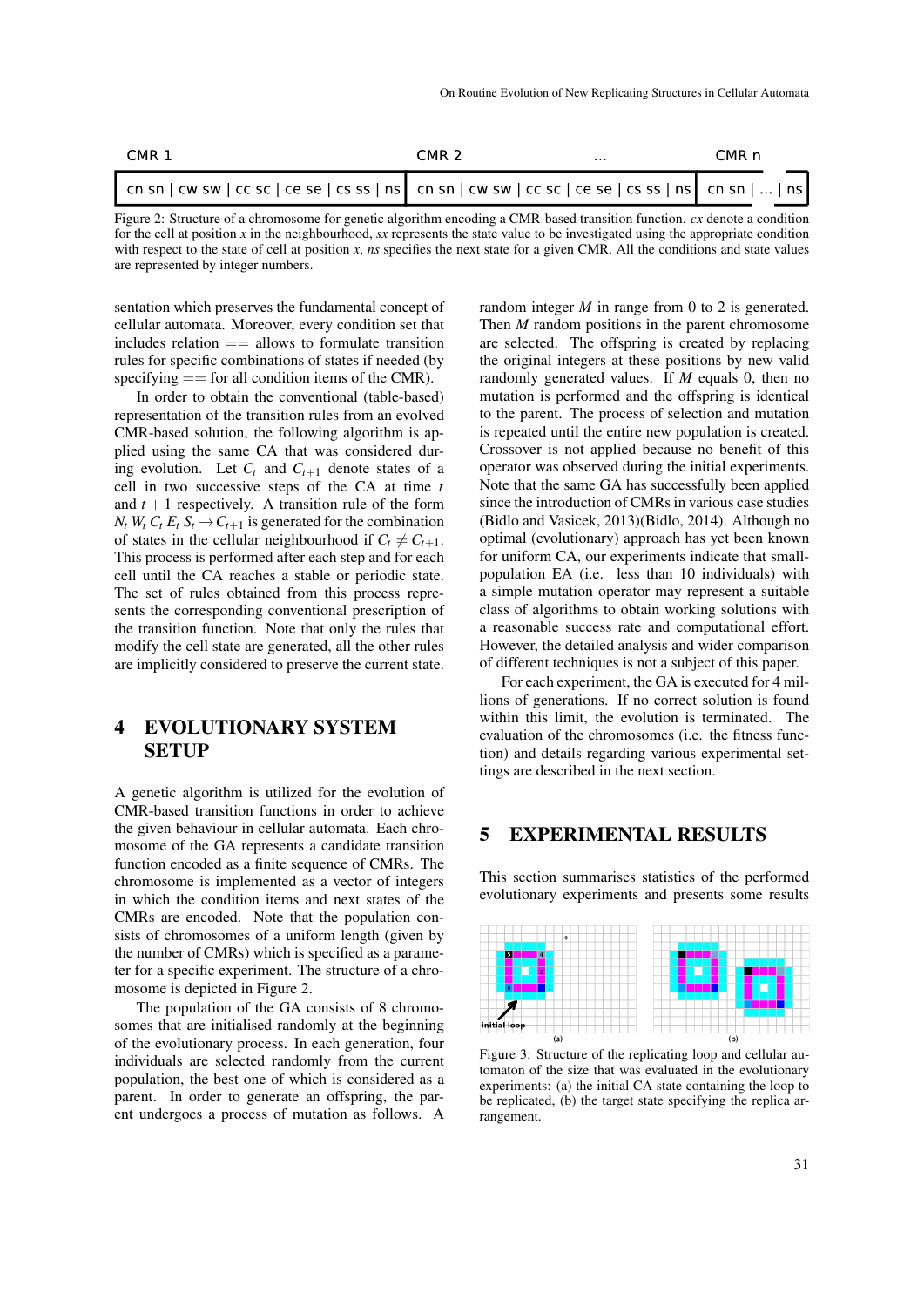

Figure 4: Development of a CA performing replication of the loop from Figure 3. The sequence of steps reads from left to right and top to bottom. The upper part of each step of the CA illustrates the replication of the initial loop. The bottom part demonstrates a seed represented by a cell in state 5. Note that after the loop is finished, its replication continues in the same way as from the initial instance (shown by the last CA state).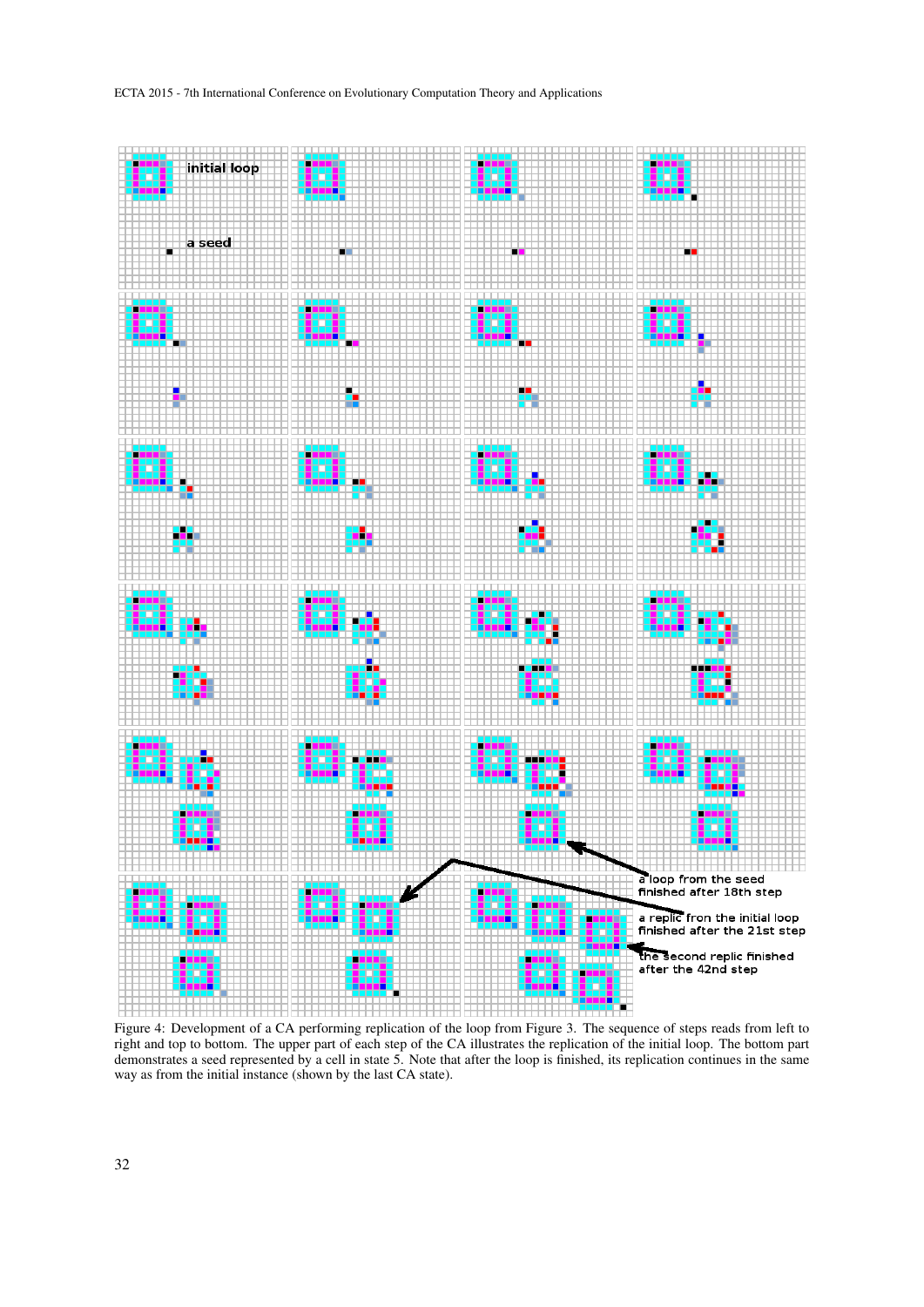together with a more detailed analysis. Two sets of experiments are considered in which the CA works with 8 and 10 cell states. Moreover, different numbers of CMRs (varying from 20 to 50) encoded in the GA chromosomes are considered. For each setup 100 independent evolutionary runs are executed. The experiments were executed using the Anselm cluster<sup>1</sup>, the time of a single run (4 millions of generations) is approximately 12 hours.

A replicating loop is considered whose structure consists of 6 different non-zero states as shown in Figure 3a. The genetic algorithm is applied to the design of a transition function for the CA that performs the replication of the loop in a maximum of 30 steps. The required CA state, that contains the replica, is depicted in Figure 3b. The following algorithm is considered in order to evaluate the candidate solutions during evolution and calculate the fitness function. A partial fitness function is evaluated after each CA step as the number of cells in correct states with respect to Figure 3b. The final fitness value of a given candidate solution is defined as the maximum of the partial fitness values. It this case the replication can be considered as a pattern transformation problem from a single (initial) loop onto two loops in a given arrangement. However, the loop is required to be able to replicate again and again during the subsequent CA development. Moreover, an assumption is considered that each newly created loop is shifted by two cells down with respect to its predecessor (as shown in Fig. 3b). Therefore, the obtained solutions are further investigated using a visual software simulator developed by the author of this paper in order to check that. The goal of this approach is to determine whether the GA is able to discover various new general replication scenarios. Note that for the purposes of this paper the term "general" means an ability of a solution to repeatedly produce more replicas of the given loop, not an ability to replicate arbitrary loops.

Table 1 summarises results of the evolutionary experiments and provides an overview of some basic parameters of the CA that can be observed during its development using the evolved transition functions. As evident, the maximum success rate achieved during the experiments is only 12% which is not very high. Note, however, that the replication of the proposed loop represents a problem for which no working solution was found during our previous experiments using the table-based transition functions. More research is needed in order to optimise the evolutionary algorithm for this class of problems.

In addition to the results obtained for the CA

working with 8 cell states, some successful solutions have even been obtained for 10 cell states which indicates that the CMRs are an efficient encoding of the transition rules that allows for the design of more complex multi-state CA. The solutions obtained in this paper demonstrate a wide range of various replication schemes that can be performed using CA. For example, a solution was found that is able to replicate the loop in 16 steps (the best solution of this paper) whilst some CA require 30 steps (the maximal allowed number of steps) in order to finish the replication. Similarly, the number of transition rules generated from the CMRs varies from 84 to more than 1500 rules. These results indicate that cellular automata can in some cases exhibit behaviour that has not yet been discovered which may be beneficial not only for the area of CA but also, for the study of complex systems in general.

Figure 4 shows a CA development performed by one of the successful transition functions obtained for the replication of the given loop. It is one of the best solutions discovered in this paper with respect to the number of steps needed to create a copy of the loop. The transition function was found with 30 CMRs in the GA chromosomes and the corresponding conventional representation contains 238 transition rules. If the development of the initial loop is considered (see the upper parts of each step in Figure 4), the CA needs 21 steps to create a complete replica. As shown by the last step, more replicas can be created in the same way according to the original specification if the CA development continues. However, a more detailed investigation of this result showed that the complete initial loop is not strictly needed in order to successfully perform the replication. For example, the loop is able to emerge even from a single seed – the lower parts of each step presented in Figure 4 shows a development of the loop from a single initial cell (a seed) in state 5. As marked by the up-most black arrow a complete loop is developed from the seed after 18 steps which is by 3 steps faster compared to the development from the initial loop. This behaviour is caused by a need of the initial loop to generate a cell in state 5 (i.e. the same state as the seed) from which the replica can be developed (it takes 3 steps – see the top-right CA state in Figure 4). The process of finishing the replica is identical with the development from the seed. Note that the ability of the transition function to develop and replicate the loop from a seed was not required in the fitness function. Hence it can be considered as an additional feature of the evolved solution. However, it is not a common behaviour because only a few of the obtained transition functions are capable to do it.

Another result is presented in the form of an

<sup>1</sup>https://docs.it4i.cz/anselm-cluster-documentation/ hardware-overview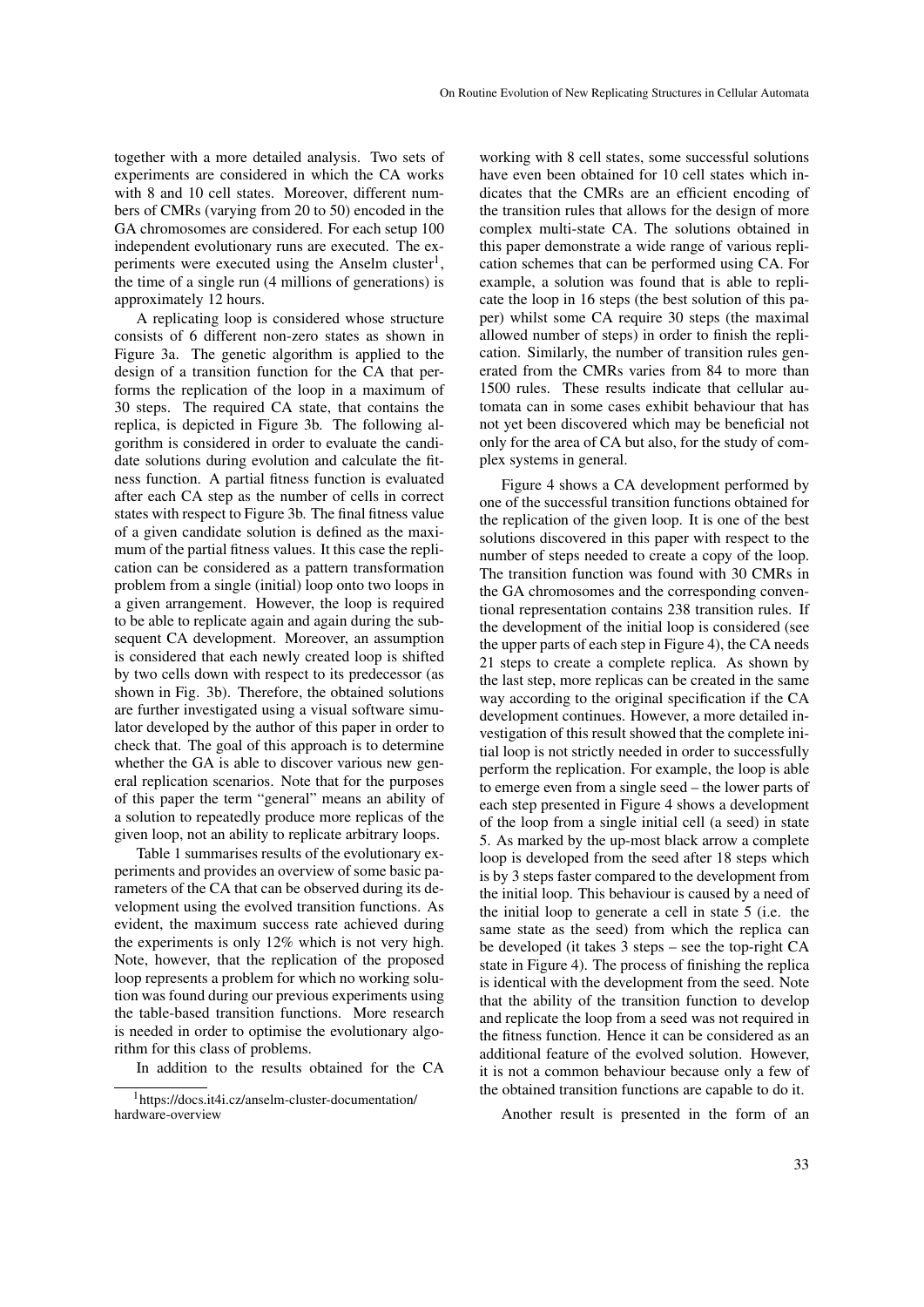Table 1: Results of the evolutionary experiments considering the design of transition functions for the replication of the loop from Figure 3a. Success rate – the number of successful experiments out of 100 independent experiments performed that has met the fitness specification in a limit of 4 millions of generations, Replicates repeatedly – the number of results from the successful experiments that are able to produce more replicas during the subsequent CA development, Min. steps – the minimal number of steps of the CA needed to create the replica (i.e. the lowest value of this parameter from the group of "Replicates repeatedly" solutions, Min. rules – the minimal number of table-based transition rules obtained (i.e. the lowest value of this parameter from the group of "Replicates repeatedly" solutions.

|                                                     | CA with 8 cell states  |                                                                          |                                                   |               |                                              | CA with 10 cell states                            |                                                               |                                                     |                                      |
|-----------------------------------------------------|------------------------|--------------------------------------------------------------------------|---------------------------------------------------|---------------|----------------------------------------------|---------------------------------------------------|---------------------------------------------------------------|-----------------------------------------------------|--------------------------------------|
|                                                     | Num. of<br><b>CMRs</b> | <b>Success</b><br>rate [%]                                               | Replicates<br>repeatedly                          | Min.<br>steps | Min.<br>rules                                | <b>Success</b><br>rate                            | Replicates<br>repeatedly                                      | Min.<br>steps                                       | Min.<br>rules                        |
|                                                     | 20                     | $\theta$                                                                 |                                                   |               |                                              | 1                                                 | $\overline{0}$                                                |                                                     |                                      |
|                                                     | 30                     | 10                                                                       | 6                                                 | 19            | 84                                           | 12                                                | 9                                                             | 21                                                  | 146                                  |
|                                                     |                        |                                                                          |                                                   |               |                                              |                                                   |                                                               |                                                     |                                      |
|                                                     | 40                     | 9                                                                        | 4                                                 | 20            | 139                                          | 12                                                | 6                                                             | 16                                                  | 186                                  |
|                                                     | 50                     | 10                                                                       | 6                                                 | 18            | 130                                          | 12                                                | 6                                                             | 21                                                  | 177                                  |
|                                                     |                        |                                                                          |                                                   |               |                                              |                                                   |                                                               |                                                     |                                      |
| $>=6;>=1;>=3;==0;>=1 7$<br>$>=0;<=3;>=0;<=0;>=3 1$  |                        | $==0;>=4;<=0;==0;!=0 1$                                                  | $N_{+}V_{+}C_{+}E_{+}S_{+}C_{++1}$<br>0 0 0 0 3 1 |               | $N_{+}N_{+}C_{+}E_{+}S_{+}C_{++1}$<br>107211 | $N_{+}V_{+}C_{+}E_{+}S_{+}C_{++1}$<br>1 2 7 7 7 1 | $N_{+}V_{+}C_{+}E_{+}S_{+}C_{++1}$<br>17700<br>$\overline{4}$ | $N_{+}V_{+}C_{+}E_{+}S_{+}C_{++1}$<br>4 2 3 0 4 1   | $N_fW_CE_FE_SC_{f+1}$<br>7 1 3 0 4 7 |
| $==0; ==0; ==0; >=3; !=0   6$                       |                        | $\leq$ =2; ==0; ==0; $\leq$ =2; >=1   3<br>$>=7; ==0; >=6; >=6; <=2   2$ | 0 0 0 0 7 1                                       |               | 107271                                       | 1 3 1 0 0<br>- 6                                  | 177032                                                        | 4 2 7 0 3 1                                         | 7 2 0 0 3 1                          |
| $\leq$ =1; !=0; $\leq$ =1; $>$ =5; $\leq$ =1 0      |                        | $\leq$ =5; !=0; $\geq$ =7; !=0; $\leq$ =0 7                              | 0 0 1 1 0<br>$\overline{0}$                       |               | 107711                                       | 1 3 6 0 0<br>- 7                                  | 17730<br>- 6                                                  | 47000<br>$\overline{\phantom{a}}$                   | 7 2 6 0 0<br>$\overline{0}$          |
| $==0; !=0; >=3; <=2; !=0   5$                       |                        | $>=0; ==0; ==0; !=0; !=0   1$                                            | 0 1 0 0 2 7                                       |               | 107771                                       | 136<br>7 1 1                                      | 2 1 3 0<br>0 <sub>1</sub>                                     | 4 7 3<br>0 <sub>0</sub><br>7                        | 7 4 3 0 0 0                          |
| $>=4;>=0;>=7;==0;>=2 6$                             |                        | $1=0; 1=0; ==0; ==0; ==0; 3$                                             | 0 1 0 0 4<br>$\overline{1}$                       |               | 1 1 0 0 3 1                                  | 1 3 7 0 3<br>$\overline{1}$                       | 2 1 4 0 1 1                                                   | 5 0 6 2 5 1                                         | 7 6 2 6 1 6                          |
| $\leq$ =7; $>$ =5; !=0; $\leq$ =4; !=0   2          |                        | $\leq$ =1; $\leq$ =0; !=0; !=0; >=6   7                                  | 0 1 1 1 7 3                                       |               | 1 1 1 7 1 0                                  | 1 3 7 4 0 6                                       | 2 1 7 3 0 6                                                   | 6 0 0 0 0 5                                         | 7 6 4 4 1 2                          |
| $\leq$ =5; $\leq$ =3; ==0; $\leq$ =7; $\leq$ =1 0   |                        | $==0;>=4;<=2;<=7;>=6 1$                                                  | 0 1 1 5 0 0                                       |               | 1 1 3 0 0 1                                  | 140003                                            | 2 5 1 0 0 6                                                   | 6 0 0 1 0 5                                         | 766017                               |
| $>=3;>=3;!=0;>=0;!=0$                               |                        | $>=5;>=1;>=1;==0;==0 0$                                                  | 0 1 3 0 0 1                                       |               | 1 1 4 7 1 1                                  | 14100<br>- 6                                      | 2 6 0 3 3 4                                                   | 6 0 5 1 0<br>7                                      | 77300<br>7                           |
| $1=0; -4; -4; -4; -5; = 0$   2                      |                        | $\leftarrow$ =7; ==0; ==0; $\leftarrow$ =5; $\leftarrow$ =3   5          | 0 1 3 1 6<br>$-5$                                 | 1 1 7 4 0     | 6                                            | 1 4 3 0 0<br>- 6                                  | 2 6 0 4 3 3                                                   | 6 1 0 0 0 3                                         | 77304<br>7                           |
| $\leq$ =3; $\leq$ =1; $\leq$ =0; $\leq$ =2 1        |                        | $1=0;$ $>=5;$ $==0;$ $1=0;$ $1=0$   3                                    | 0 1 7 0 2 5                                       |               | 1 1 7 7 2 1                                  | 14400<br>- 6                                      | 2 7 4 1 1 2                                                   | $0 \t 4 \t 1$<br>6 1<br>$^{\circ}$                  | 77700 4                              |
| $==0;>=5;<=3;==0;<=3 4$                             |                        | $==0; ==0; ==0; >=5; !=0   6$                                            | 0 2 4 0 1 5                                       | 1 2 1 0 0     | - 6                                          | 14600<br>7                                        | 2 7 4 3 5<br>$\overline{2}$                                   | 6 1 1 0 0 0                                         |                                      |
| $==0; !=0; >=2; ==0; !=0   4$                       |                        | $==0;<=3;==0;==0;!=0 7$                                                  | 040011                                            |               | 1 2 3 0 0 6                                  | 1 5 5 0 1 2                                       | 2 7 6 0 0 4                                                   | 6 3 0 0 0 3                                         |                                      |
| $1=0; -5; -5; -6; -5; -6; -6; 4$                    |                        | $1=0; ==0; >=5; 1=0; >=7   3$                                            | 044602                                            | 1 2 4 0 0     | - 6                                          |                                                   | 27700 4                                                       | 6 4 3 0 0 0                                         |                                      |
| $\leq$ =7; ==0; $>$ =0; $\leq$ =2; !=0 1            |                        | $!=0;<=6;>=5;<=2;<=0 7$                                                  | 05000<br>$\overline{4}$                           | 1 2 4 0 3     | $\mathbf{1}$                                 | 1 6 0 0 0 3<br>1 6 4 0 0<br>- 6                   | 6<br>2 7 7 0<br>$\overline{2}$                                | 6 6 0 0 0<br>$\overline{\phantom{a}}$               |                                      |
| $>=1;>=7;!=0;==0;==0 7$                             |                        | $==0;<=0;>=0;<=2;==0 0$                                                  | 0 5 0 0 1 4                                       |               | 1 2 4 6 1 2                                  | 1 6 4<br>3 1 2                                    | 2 7 7 3 6<br>$\overline{2}$                                   | 0 <sub>0</sub><br>6 7 0<br>$\overline{\phantom{a}}$ |                                      |
| $\leq$ =7; $>$ =3; $\leq$ =6; $\leq$ =3; $>$ =3   4 |                        | $==0; ==0; ==0; >=2; <=4   5$                                            | 05104<br>$\overline{2}$                           |               | 1 2 4 6 7 2                                  | 1 6 4 3 3 2                                       | 3 0 4 0<br>0 <sub>1</sub>                                     | 673047                                              |                                      |
|                                                     |                        |                                                                          |                                                   |               |                                              |                                                   | - 6                                                           |                                                     |                                      |
| $1=0; 1=0; \infty = 6; 1=0; == 0 \mid 6$            |                        | $==0;>=5;>=0;>=5;>=2 7$                                                  | 0 5 4 0 1 5                                       |               | 1 2 5 5 1 2                                  | 1 6 4 4 1 2                                       | 3 4 4 0 0                                                     | 7 0 0 0 0 1                                         |                                      |
| $==0; ==0; >=0; ==0; <=3   5$                       |                        | $==0;<=4;==0;>=6;<=2 6$                                                  | 0 6 0 0 0 4                                       |               | 1 2 6 0 0 7                                  | 1 6 6 0 0 4                                       | 3 5 0 0 0 3                                                   | 7 0 3 0 0 1                                         |                                      |
| $\leq$ =1; $\leq$ =3; $>$ =3; $>$ =7; !=0 1         |                        | $==0;<=0;>=1;>=4;==0 2$                                                  | 07000<br>$\frac{4}{3}$                            |               | 1 2 6 0 3 1                                  | 1 6 6 0 1 2                                       | 3 6 0 0 0 3                                                   | 7 0 5 0 0 7                                         |                                      |
| $>=4;<=3;!=0;==0;!=0 2$                             |                        | $>=5; ==0; ==0; ::=2; ==6   4$                                           | 070014                                            |               | 1 2 6 6 1 2                                  | 7 1<br>1 6 6<br>$\overline{2}$                    | 370003                                                        | 7 1 0 0 0 1                                         |                                      |
| $==0;<=0;==0;<=6;<=1 7$                             |                        | $!=0;!=0;<=7;>=5;==0 3$                                                  | 0 7 3 0 0 4                                       |               | 1 2 6 7 1 1                                  | 16700<br>$\overline{4}$                           | 3 7 4 0<br>0 <sub>7</sub>                                     | 7 1 0<br>031                                        |                                      |
| $>=0;>=5;<=7;>=2;==0 6$                             |                        | $1=0;$ >=2; $1=0;$ ==0; ==0   6                                          | 07430<br>- 6                                      |               | 1 2 7 0 3 1                                  | 170<br>0 <sub>0</sub><br>$\overline{\mathbf{3}}$  | 4 1 0 0 4 1                                                   | 7 1 1 0 1 2                                         |                                      |
| $\leq$ =1; $>$ =2; !=0; $>$ =5; $\leq$ =7   2       |                        | $\leq$ = 0; $\leq$ = 2; $\leq$ = 5; $!$ = 0; $>$ = 7   3                 | 076632                                            | 1 2 7 4 0 6   |                                              | 173007                                            | 4 1 1 0 2 2                                                   | 7 1 2 0 6 1                                         |                                      |
| $>=7;<=2;==0;<=6;<=1 1$                             |                        | $>=6; ==0; ::=3; ::=5; <=1   1$                                          | 105261                                            | 1 2 7 7 0 6   |                                              | 174007                                            | 4 1 5 0 0 7                                                   | 7 1 3 0 0 0                                         |                                      |
|                                                     | (a)                    |                                                                          |                                                   |               |                                              | (b)                                               |                                                               |                                                     |                                      |

Figure 5: Transition function for the CA in Fig. 6 and 7: (a) the evolved representation with 50 CMRs, (b) the corresponding conventional representation consisting of 130 rules. This result represents one of the best solutions discovered in this paper.

evolved transition function (Fig. 5) and the appropriate CA development (Figures 6 and 7). This cellular automaton demonstrates a development process from a seed that at first creates rather a chaotic structure even larger than the required loop itself. A "mature" loop is developed from this structure during the subsequent CA development that is able to replicate itself. Whilst the replication of the initial loop takes 25 steps (marked by the black arrow in Figure 6), the development of the chaotic structure needs 36 steps. Starting by step 37 (Fig. 7) the loop is developed from that structure in the same way as from the initial loop. It was verified that the loops are able to replicate repeatedly if the CA development continues.

For both the presented solutions the transition function was identified as redundant (i.e. not all the conventional transition rules generated from the CMR representation are needed for the replication of

the initial loop required by the fitness function). A more detailed analysis showed that this redundancy is caused by the finite CA size with cyclic boundary conditions and by generating the transition rules from the CMRs until the CA reaches a stable or periodic state. Although this approach leads to more complex table-based transition functions, in this case it showed as very beneficial for achieving some additional features that were not required during evolution (especially the ability to develop the loops from a seed). Advanced experiments with the resulting CA showed that if the transition functions are optimized (i.e. only the rules for the development of a single replica from the initial loop are considered), the CA in most cases loose the ability of the development from the seed. It was also determined that the seed-based development does not work in case of the known replicating loops (e.g. Langton's or Byl's loop). In the future,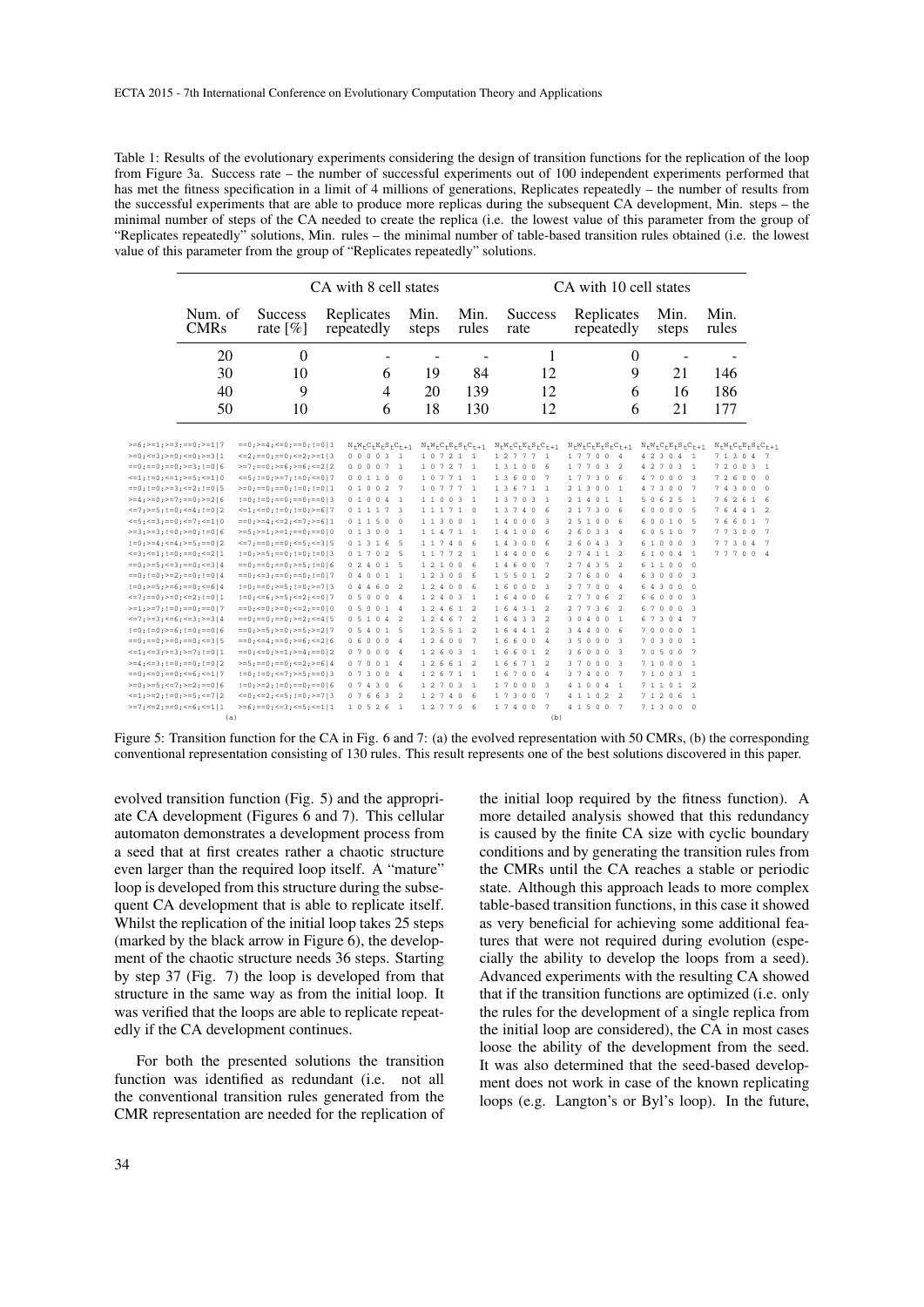

Figure 6: Part 1 of the replication according to the transition function from Figure 5. The sequence of steps reads from left to right and top to bottom. The development shows a replication of the initial loop (the upper part of each step) and a growth of a non-specific structure from a seed allowing to create the loop autonomously (the lower part of each step). The seed is represented by a cell in state 7.

this ability may be beneficial for the advanced study of complex systems in which a given (complex) configuration needs to be achieved — distributed — from a single cell or a simple initial configuration. In addition to the results presented herein, various other solutions were found that are able to replicate a given structure. It indicates that the replication in CA is not limited to known schemes only but can be performed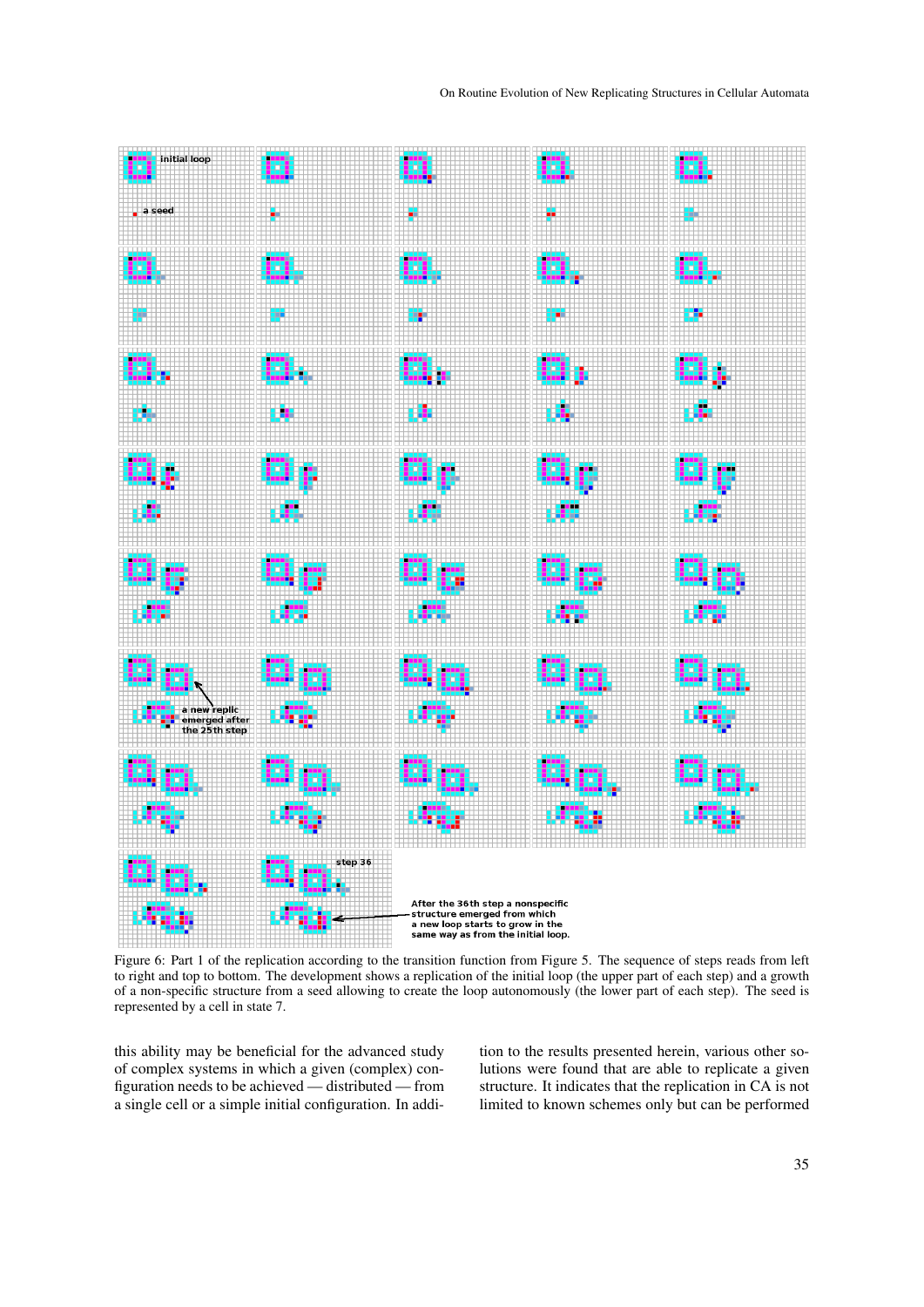

Figure 7: Part 2 of the replication according to the transition function from Figure 5. The sequence of steps reads from left to right and top to bottom. The development shows an autonomous growth of the loop from a non-specific structure that emerged in the last step of Figure 6 (the bottom part of each step). It was verified that the loop is able to replicate in the same way as the initial loop during the subsequent CA development.

in many different ways.

In order to perform a general evaluation of the obtained results within to the context of computational features of cellular automata and with respect to the existing replicating loops, the following issues need to be clarified:

- 1. The objective was not to design self-replication. The loops with the ability to self-replicate contain the information of how to create a copy encoded in their "body" as a suitable arrangement of cell states. The transition rules interpret this information and calculate the appropriate state transitions of the CA in order to perform the replication process. In this paper, however, the initial loop is considered as an object of a given shape that ought to be transformed onto a CA state that contains the copy of the loop. The goal was to find both the transition rules and the sequence of the CA states that lead to the emergence of the replica.
- 2. The resulting CA do not represent universal computing models (it was not a goal of the experi-

ments). It means that a specific transition function, that was obtained as a result of a successful evolution, is dedicated to replicate only the given loop that was a subject of evaluation in the fitness function. Nevertheless, as the results showed, some transition functions are able to create the loops from a seed which was not explicitly required during evolution.

Although the shape of the proposed loop was inspired by the existing (self-replicating) loops and the GA provided some successful results to replicate this loop, no working solution has yet been achieved by the GA to replicate the existing loops (e.g. Byl's loop) with the exact shape and arrangement of the replicas. This issue can be caused by the fact that some of the self-replicating loops are dynamical structures even after the replica is finished (e.g. Byl's loop exhibits such feature). However, only static replicas were considered in our experiments. Another aspect may be the size of the loop that requires a higher number of steps to finish the replica (e.g. Langton's loop needs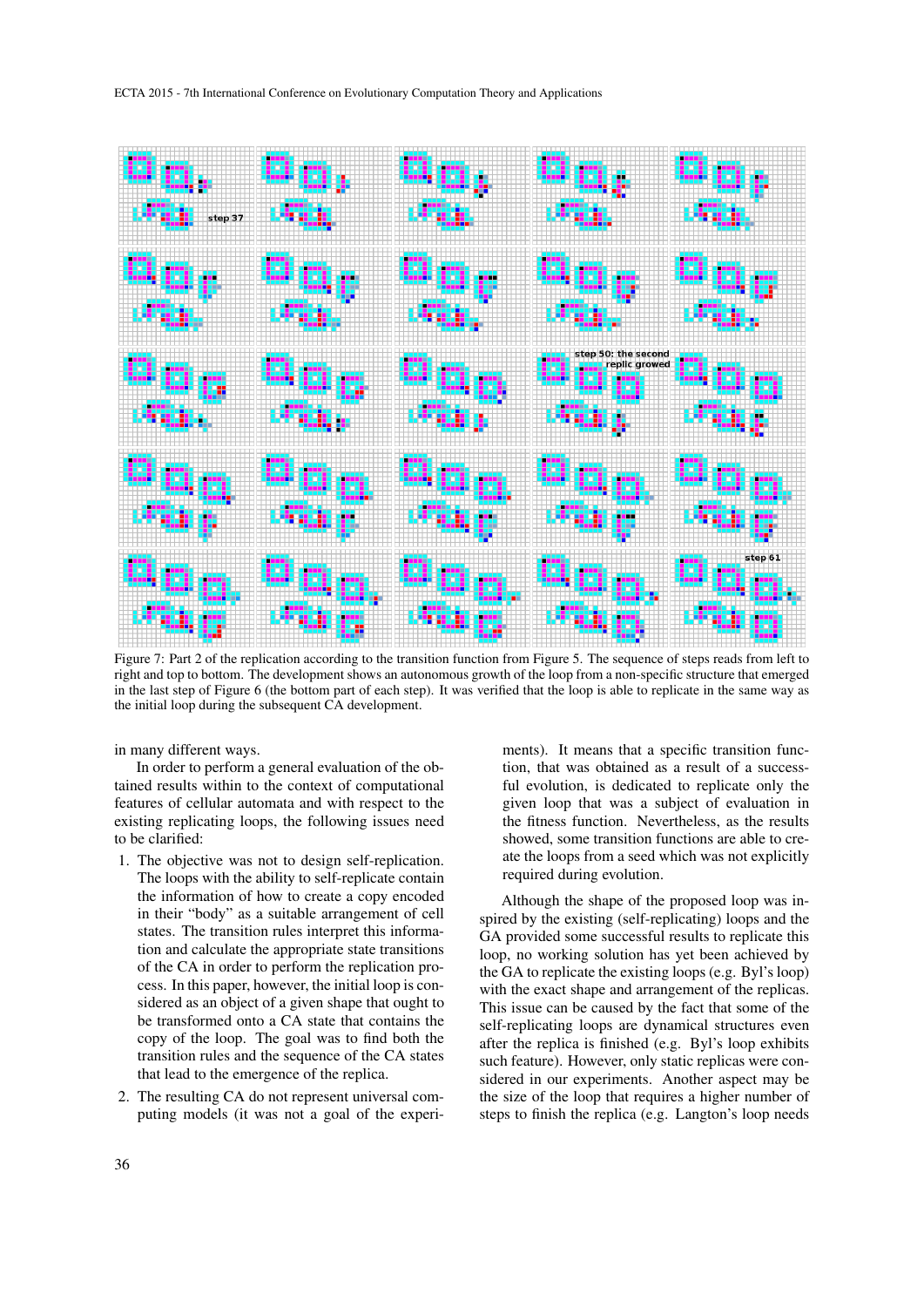151 steps) which makes the evaluation of such solution very time-consuming (it is a case of the problem of scale during the fitness evaluation). Finally, the information encoded in the loop body, that specifies the self-replication features, actually determines the replication algorithm (i.e. the CA development) which is specific for the given loop. If no more valid algorithms exist in the solution space for such loop, then the GA may not be able to find the solution in a reasonable time. Despite this issue, the obtained results bring some open questions whose investigation could be beneficial for the self-replication as well as cellular automata in general. For example, can the seed-based development create a configuration in the CA that supports self-replication (or other useful features)? Are there other (simple) structures that support development of more complex (self-)replicating objects? Can evolutionary techniques be applied to the design of computationally universal CA-based models? Not only these questions represent ideas for our future research.

### 6 CONCLUSIONS

In this paper the evolutionary discovery of new replication processes was proposed. It was shown that conditionally matching rules are suitable for a routine evolutionary design of multi-state CA that perform replication of a given loop-like structure. The experiments provided many different solutions how the replication of an initial loop can be performed. In addition, some of the transition functions demonstrated that the loop can even autonomously grow from a single-cell seed and subsequently replicate according to the original specification. It indicates that CA may exhibit some features that has not yet been known and has not been discovered so far using conventional techniques. A disadvantage of the proposed results may be seen in a low replication speed in comparison with some known replicating loops (the solutions presented herein replicate the loop in one direction only). However, optimization of the replication speed was not a goal of this paper. In general, it was demonstrated that new techniques of replication can be discovered automatically for a given loop-like structure.

#### ACKNOWLEDGEMENTS

This work was supported by the Czech Science Foundation via the project no. GA14-04197S *Advanced* *Methods for Evolutionary Design of Complex Digital Circuits*, and the *IT4Innovations Centre of Excellence*, no. CZ.1.05/1.1.00/02.0070, funded by the European Regional Development Fund and the national budget of the Czech Republic via the Research and Development for Innovations Operational Programme.

#### REFERENCES

- Berlekamp, E. R., Conway, J. H., and Guy, R. K. (2004). *Winning Ways for Your Mathematical Plays, 2nd Ed., Volume 4*. A K Peters/CRC Press.
- Bidlo, M. (2014). Evolving multiplication as emergent behavior in cellular automata using conditionally matching rules. In *2014 IEEE Congress on Evolutionary Computation*, pages 2001–2008. IEEE Computational Intelligence Society.
- Bidlo, M. and Vasicek, Z. (2013). Evolution of cellular automata with conditionally matching rules. In *2013 IEEE Congress on Evolutionary Computation (CEC 2013)*, pages 1178–1185. IEEE Computer Society.
- Byl, J. (1989). Self-reproduction in small cellular automata. *Physica D: Nonlinear Phenomena*, 34(1–2):295–299.
- Elmenreich, W. and Fehérvári, I. (2011). Evolving selforganizing cellular automata based on neural network genotypes. In *Proceedings of the 5th International Conference on Self-organizing Systems*, pages 16–25. Springer.
- Fogel, L. J., Owens, A. J., and Walsh, M. J. (1966). *Artificial Intelligence through Simulated Evolution*. Wiley, New York.
- Holland, J. H. (1975). *Adaptation in Natural and Artificial Systems*. University of Michigan Press, Ann Arbor.
- Langton, C. G. (1984). Self-reproduction in cellular automata. *Physica D: Nonlinear Phenomena*, 10(1– 2):135–144.
- Mitchell, M., Hraber, P. T., and Crutchfield, J. P. (1993). Revisiting the edge of chaos: Evolving cellular automata to perform computations. *Complex Systems*, 7(2):89– 130.
- Packard, N. H. (1988). Adaptation toward the edge of chaos. In *J. A. S. Kelso, A. J. Mandell, and M. F. Shlesinger, editors, Dynamic Patterns in Complex Systems*, pages 293–301. World Scientific.
- Perrier, J.-Y., Sipper, M., and Zahnd, J. (1996). Toward a viable, self-reproducing universal computer. *Physica D*, 97:335–352.
- Reggia, J. A., Armentrout, S. L., Chou, H.-H., and Peng, Y. (1993). Simple systems that exhibit self-directed replication. *Science*, 259(5099):1282–1287.
- Sapin, E., Adamatzky, A., Collet, P., and Bull, L. (2010). Stochastic automated search methods in cellular automata: the discovery of tens of thousands of glider guns. *Natural Computing*, 9(3):513–543.
- Sapin, E. and Bull, L. (2008). Searching for glider guns in cellular automata: Exploring evolutionary and other